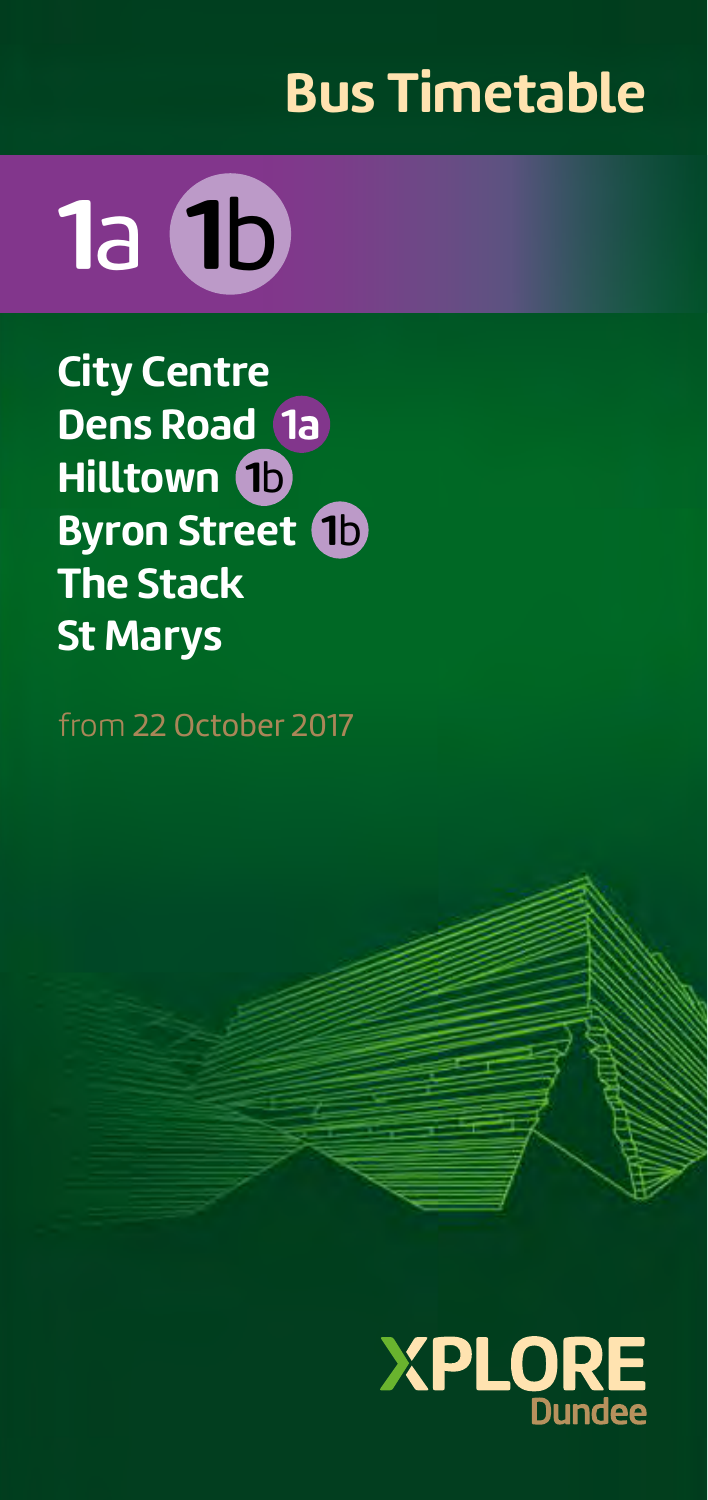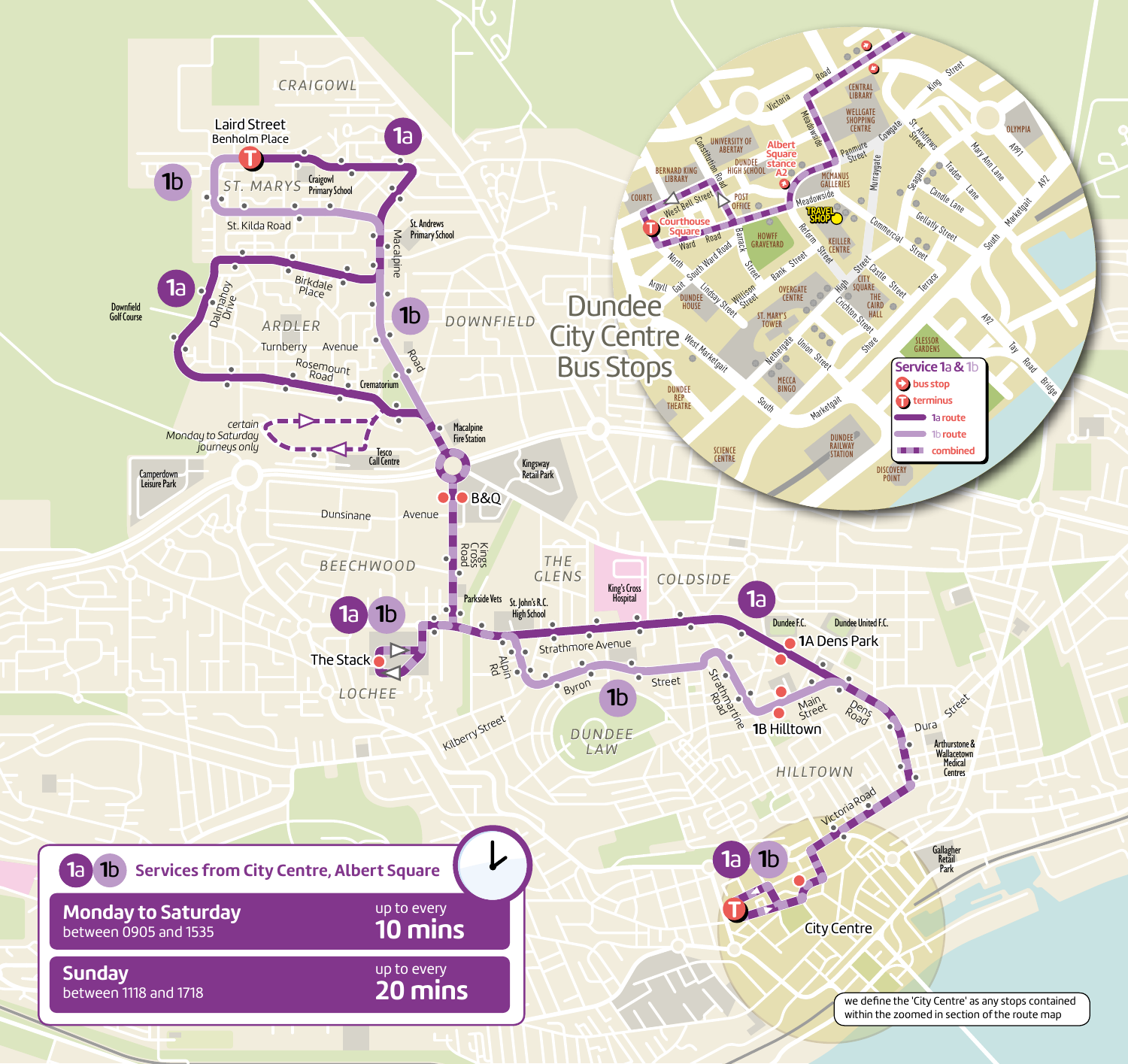#### **Monday to Friday**

**City Centre** Courthouse Square **City Centre** Albert Square A2 (arr.) **City Centre** Albert Square A2 (dep.) **Dens Road** opp Dens Park **Hilltown** Main Street **The Glens** Byron Crescent West **Lochee** The Stack**Kings Cross Road** opp B&Q **Baird Avenue** Tesco Call Centre **St Marys** Laird Street, Benholm Place

**City Centre** Courthouse Square **City Centre** Albert Square A2 (arr.) **City Centre** Albert Square A2 (dep.) **Dens Road** opp Dens Park **Hilltown** Main Street**The Glens** Byron Crescent West

**Lochee** The Stack**Kings Cross Road** opp B&Q **St Marys** Laird Street, Benholm Place

**City Centre** Courthouse Square **City Centre** Albert Square A2 (arr.) **City Centre** Albert Square A2 (dep.) **Dens Road** opp Dens Park **Hilltown** Main Street **The Glens** Byron Crescent West **Lochee** The Stack **Kings Cross Road** opp B&Q **St Marys** Laird Street, Benholm Place

**City Centre** Courthouse Square **City Centre** Albert Square A2 (arr.) **City Centre** Albert Square A2 (dep.) **Dens Road** opp Dens Park **Hilltown** Main Street **The Glens** Byron Crescent West **Lochee** The Stack **Kings Cross Road** opp B&Q **St Marys** Laird Street, Benholm Place

| 1a                       | 1b                       | 1a                       | 1b   | 1a                       | 1b                       | 1a                       | 1b                      | 1a                       | 1b                       | 1a                              | 1b                       | 1a                       | 1b                   | 1a                       | 1b                       |
|--------------------------|--------------------------|--------------------------|------|--------------------------|--------------------------|--------------------------|-------------------------|--------------------------|--------------------------|---------------------------------|--------------------------|--------------------------|----------------------|--------------------------|--------------------------|
| 0455                     | 0525                     | 0550                     | 0625 | 0635                     | 0640                     | 0645                     | 0652                    | 0705                     | 0715                     | 0725                            | 0730                     | 0745                     | 0750                 | 0800                     | 0810                     |
| 0457                     | 0527                     | 0552                     | 0627 | 0637                     | 0642                     | 0647                     | 0654                    | 0707                     | 0717                     | 0727                            | 0732                     | 0747                     | 0752                 | 0802                     | 0812                     |
| 0500                     | 0530                     | 0555                     | 0630 | 0640                     | 0645                     | 0650                     | 0657                    | 0710                     | 0720                     | 0730                            | 0744                     | 0750                     | 0804                 | 0805                     | 0824                     |
| 0506                     | $\overline{\phantom{a}}$ | 0601                     | ▼    | 0646                     | ▼                        | 0656                     | ▼                       | 0716                     | $\overline{\phantom{a}}$ | 0736                            | ▼                        | 0756                     | ▼                    | 0811                     |                          |
| $\overline{\phantom{a}}$ | 0535                     | $\overline{\phantom{a}}$ | 0635 | $\overline{\phantom{a}}$ | 0650                     | $\overline{\phantom{a}}$ | 0703                    | $\overline{\phantom{a}}$ | 0726                     | $\overline{\mathbf{v}}$         | 0750                     | $\overline{\phantom{a}}$ | 0810                 | $\overline{\phantom{a}}$ | 0830                     |
| ▼                        | 0538                     | $\overline{\phantom{a}}$ | 0638 | $\overline{\phantom{a}}$ | 0653                     | $\overline{\phantom{a}}$ | 0706                    | $\overline{\phantom{a}}$ | 0729                     | $\overline{\phantom{a}}$        | 0752                     | $\overline{\phantom{a}}$ | 0812                 | $\overline{\phantom{a}}$ | 0832                     |
| $\overline{\phantom{a}}$ | $\overline{\phantom{a}}$ | $\overline{\phantom{a}}$ |      | $\overline{\phantom{a}}$ | $\blacktriangledown$     | $\overline{\phantom{a}}$ | 0711                    | 0722                     | 0734                     | 0742                            | 0756                     | 0802                     | 0816                 | 0817                     | 0836                     |
| 0512                     | 0543                     | 0607                     | 0643 | 0652                     | 0658                     | 0702                     | 0715                    | 0725                     | 0738                     | 0746                            | 0800                     | 0806                     | 0820                 | 0821                     | 0840                     |
|                          |                          |                          |      | $\overline{\phantom{a}}$ |                          |                          |                         |                          | $\blacktriangledown$     | 0749                            | $\overline{\phantom{a}}$ | 0809                     | $\blacktriangledown$ | 0824                     |                          |
| 0523                     | 0550                     | 0618                     | 0650 | 0703                     | 0705                     | 0713                     | 0726                    | 0734                     | 0749                     | 0802                            | 0811                     | 0822                     | 0831                 | 0837                     | 0851                     |
|                          |                          |                          |      |                          |                          |                          |                         |                          |                          |                                 |                          |                          |                      |                          |                          |
|                          |                          |                          |      |                          |                          |                          |                         |                          |                          |                                 |                          |                          |                      |                          |                          |
|                          | 1 <sub>b</sub>           | 1a                       |      | 1b                       | 1a                       | 1b                       |                         | 1 <sub>b</sub>           | 1a                       |                                 | 1b                       | 1a                       | 1 <sub>b</sub>       |                          | 1 <sub>b</sub>           |
| 1a                       |                          | 0845                     |      | 00                       | 10 <sup>10</sup>         | 20                       | 1a<br>30                | 40                       | 50                       |                                 |                          |                          |                      | 1a                       |                          |
| 0820<br>0822             | 0835<br>0837             | 0847                     |      | 02                       | 12                       | 22                       | 32                      | 42                       | 52                       |                                 | 1500<br>1502             | 1510<br>1512             | 1520<br>1522         | 1530<br>1532             | 1540<br>1543             |
| 0825                     | 0840                     | 0850                     |      | 05                       | 15                       | 25                       | 35                      | 45                       | 55                       |                                 | 1505                     | 1515                     | 1525                 | 1535                     | 1553                     |
| 0831                     | $\overline{\phantom{a}}$ | 0857                     |      | $\overline{\phantom{a}}$ | 22                       | $\overline{\phantom{a}}$ | 42                      | $\overline{\phantom{a}}$ | 02                       |                                 | ▼                        | 1522                     | ▼                    | 1542                     | $\overline{\phantom{a}}$ |
| $\overline{\phantom{a}}$ | 0847                     | $\overline{\phantom{a}}$ |      | 耑<br>12                  | $\overline{\phantom{a}}$ | 32                       | $\overline{\mathbf{v}}$ | 52                       | $\overline{\phantom{a}}$ |                                 | 1512                     | $\overline{\phantom{a}}$ | 1532                 | $\overline{\phantom{a}}$ | 1601                     |
| $\overline{\phantom{a}}$ | 0851                     | ▼                        |      | then.<br>16              | ▼                        | 36                       | $\checkmark$            | 56                       | ▼                        |                                 | 1516                     | $\blacktriangledown$     | 1536                 | ▼                        | 1606                     |
|                          |                          |                          |      |                          |                          |                          |                         |                          |                          | mins past<br>each hour<br>until |                          |                          |                      |                          |                          |
|                          |                          |                          |      | 22                       | 30                       | 42                       | 50                      | 02                       | 10 <sup>10</sup>         |                                 | 1522                     | 1530                     | 1542                 | 1550                     | 1612                     |
| 0837<br>0840             | 0857<br>0901             | 0905<br>0909             |      | 26                       | 34                       | 46                       | 54                      | 06                       | 14                       |                                 | 1526                     | 1534                     | 1546                 | 1554                     | 1616                     |
| 0849                     | 0911                     | 0921                     |      | 36                       | 46                       | 56                       | 06                      | 16                       | 26                       |                                 | 1536                     | 1546                     | 1556                 | 1606                     | 1626                     |

**1a 1b 1a 1b 1a 1b 1a 1b 1a 1b 1a 1b 1a 1b 1a 1b** 1550 **1600** 1610 **1620** 1630 **1640** 1650 **1705** 1715 **1725** 1735 **1745** 1800 **1810** 1820 **1840** 1553 **1603** 1613 **1623** 1633 **1643** 1653 **1708** 1718 **1728** 1738 **1748** 1802 **1812** 1822 **1842** 1603 **1613** 1623 **1633** 1643 **1653** 1703 **1718** 1728 **1738** 1748 **1758** 1805 **1815** 1825 **1845** 16111  $\sim$  1631  $\sim$  1651  $\sim$  1711  $\sim$  1736  $6 \rightarrow 1756 \rightarrow 1812 \rightarrow 1831$  $\overline{\phantom{a}}$  $\overline{\phantom{a}}$ **1621 1641 1701 1726 1746 1806 1821 1851 1626**1824 **v** 1854  $\overline{\phantom{a}}$  **1646 1706 1731 1751 1811 1824**1619 **1757** 1804 **1817** 1820 **1828** 1837 **1858 1632** 1639 **1652** 1659 **1712** 1719 **1737** 17441623 **1636 1801** 1808 **1821** 1824 **1831** 1840 **1901** 1643 **1656** 1703 **1716** 1723 **1741** 17481636 **1909 1646** 1656 **1706** 1716 **1726** 1736 **1751** 1801 **1811** 1821 **1831** 1836 **1839** 1849

| 1a                       | 1b                       | 1a                       | 1b   | 1a                       | 1b   | 1a                       | 1b                       | 1a                       |
|--------------------------|--------------------------|--------------------------|------|--------------------------|------|--------------------------|--------------------------|--------------------------|
| 1905                     | 1935                     | 2005                     | 2035 | 2105                     | 2135 | 2205                     | 2235                     | 2305                     |
| 1907                     | 1937                     | 2007                     | 2037 | 2107                     | 2137 | 2207                     | 2237                     | 2307                     |
| 1910                     | 1940                     | 2010                     | 2040 | 2110                     | 2140 | 2210                     | 2240                     | 2310                     |
| 1916                     | $\overline{\phantom{a}}$ | 2016                     |      | 2116                     | ▼    | 2216                     | $\overline{\phantom{a}}$ | 2316                     |
| $\overline{\phantom{a}}$ | 1946                     | $\overline{\mathbf{v}}$  | 2046 | $\overline{\mathbf{v}}$  | 2146 | $\overline{\mathbf{v}}$  | 2246                     |                          |
| $\overline{\phantom{a}}$ | 1949                     | $\overline{\phantom{a}}$ | 2049 | $\overline{\phantom{a}}$ | 2149 | $\overline{\phantom{a}}$ | 2249                     | $\overline{\phantom{a}}$ |
| 1922                     | 1953                     | 2022                     | 2053 | 2122                     | 2153 | 2222                     | 2253                     | 2322                     |
| 1925                     | 1956                     | 2025                     | 2056 | 2125                     | 2156 | 2225                     | 2256                     | 2325                     |
| 1934                     | 2004                     | 2034                     | 2104 | 2134                     | 2204 | 2234                     | 2304                     | 2334                     |

Journeys in black box serve Tesco Call Centre on Baird Avenue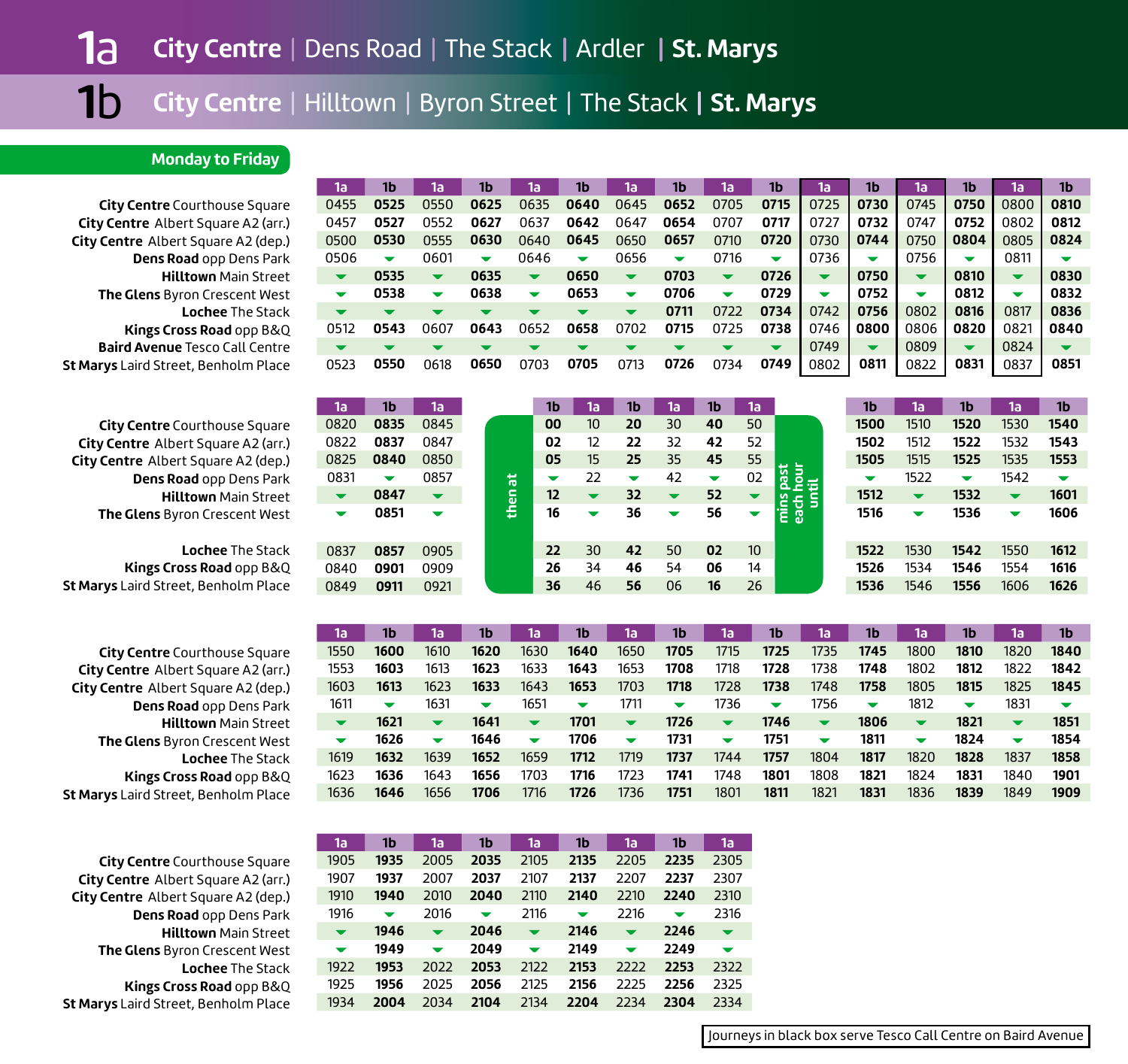## **Saturday**

**City Centre** Courthouse Square **City Centre** Albert Square A2 (arr.) **City Centre** Albert Square A2 (dep.) **Dens Road** opp Dens Park **Hilltown** Main Street **The Glens** Byron Crescent West **Lochee** The Stack **Kings Cross Road** opp B&Q **St Marys** Laird Street, Benholm Place

| ٦a                       | 1b                       | 1a                       | 1b                       | 1a                       | 1b                       | 15                       | 1b.                      | าล                       | 1Ь   | 1a                       |        | 1b | 1a | 1b | កោ |
|--------------------------|--------------------------|--------------------------|--------------------------|--------------------------|--------------------------|--------------------------|--------------------------|--------------------------|------|--------------------------|--------|----|----|----|----|
| 0635                     | 0650                     | 0705                     | 0720                     | 0735                     | 0750                     | 0805                     | 0820                     | 0828                     | 0835 | 0845                     |        | 00 | 10 | 20 | 30 |
| 0637                     | 0652                     | 0707                     | 0722                     | 0737                     | 0752                     | 0807                     | 0822                     | 0830                     | 0837 | 0847                     |        | 02 | 12 | 22 | 32 |
| 0640                     | 0655                     | 0710                     | 0725                     | 0740                     | 0755                     | 0810                     | 0825                     | 0833                     | 0840 | 0850                     |        | 05 | 15 | 25 | 35 |
| 0646                     | $\overline{\phantom{0}}$ | 0716                     | $\overline{\phantom{0}}$ | 0746                     | $\overline{\phantom{0}}$ | 0816                     | $\overline{\phantom{0}}$ | 0839                     | ▽    | 0857                     | 耑      | ▽  | 22 | ╾  | 42 |
| $\overline{\phantom{a}}$ | 0701                     | $\overline{\phantom{a}}$ | 0731                     | $\overline{\phantom{a}}$ | 0801                     | $\overline{\phantom{a}}$ | 0831                     | $\overline{\phantom{a}}$ | 0846 | $\overline{\phantom{a}}$ | c<br>ω | 12 | ▼  | 32 |    |
| ▼                        | 0704                     | $\overline{\phantom{0}}$ | 0734                     | $\overline{\phantom{a}}$ | 0804                     | $\overline{\phantom{a}}$ | 0834                     | $\overline{\phantom{a}}$ | 0849 | $\overline{\phantom{a}}$ | š      | 16 | ▼  | 36 |    |
| 0652                     | 0708                     | 0722                     | 0738                     | 0752                     | 0808                     | 0822                     | 0838                     | 0845                     | 0853 | 0905                     |        | 22 | 30 | 42 | 50 |
| 0655                     | 0711                     | 0725                     | 0741                     | 0755                     | 0811                     | 0825                     | 0841                     | 0848                     | 0856 | 0909                     |        | 26 | 34 | 46 | 54 |
| 0704                     | 0719                     | 0734                     | 0749                     | 0804                     | 0819                     | 0834                     | 0849                     | 0857                     | 0904 | 0921                     |        | 36 | 46 | 56 | 06 |

|                                            | 1b     | Tal                      |         | 1a                       | 1b                       | 1a'                      | 1b     | í1a                      | 1b                       | 1a                       | 1b                       | 1a                       | 1b                       | 1a l                     | 1b                       | 1a'                      |  |
|--------------------------------------------|--------|--------------------------|---------|--------------------------|--------------------------|--------------------------|--------|--------------------------|--------------------------|--------------------------|--------------------------|--------------------------|--------------------------|--------------------------|--------------------------|--------------------------|--|
| <b>City Centre</b> Courthouse Square       | 40     | 50                       |         | 1510                     | 1520                     | 1530                     | 1540   | 1550                     | 1600                     | 1610                     | 1620                     | 1630                     | 1640                     | 1650                     | 1705                     | 1715                     |  |
| <b>City Centre</b> Albert Square A2 (arr.) | 42     | 52                       |         | 1512                     | 1522                     | 1532                     | 1543   | 1553                     | 1603                     | 1613                     | 1623                     | 1633                     | 1643                     | 1653                     | 1708                     | 1718                     |  |
| <b>City Centre</b> Albert Square A2 (dep.) | 45     | 55                       | ස 늘     | 1515                     | 1525                     | 1535                     | 1553   | 1603                     | 1613                     | 1623                     | 1633                     | 1643                     | 1653                     | 1703                     | 1718                     | 1728                     |  |
| Dens Road opp Dens Park                    | $\sim$ | 02                       | 운품<br>ó | 1522                     | $\overline{\phantom{a}}$ | 1542                     | $\sim$ | 1611                     | $\overline{\phantom{a}}$ | 1631                     | $\overline{\phantom{a}}$ | 1651                     | $\overline{\phantom{a}}$ | 1711                     | $\overline{\phantom{a}}$ | 1736                     |  |
| <b>Hilltown</b> Main Street                | 52     | $\overline{\phantom{a}}$ | Ĕ,      | $\overline{\phantom{a}}$ | 1532                     | $\overline{\phantom{a}}$ | 1601   | $\overline{\phantom{a}}$ | 1621                     | $\overline{\phantom{a}}$ | 1641                     | $\overline{\phantom{a}}$ | 1701                     | $\overline{\phantom{a}}$ | 1726                     | $\overline{\phantom{a}}$ |  |
| <b>The Glens</b> Byron Crescent West       | 56     | $\overline{\phantom{a}}$ | Ē       | $\overline{\phantom{a}}$ | 1536                     | ÷                        | 1606   | $\overline{\phantom{a}}$ | 1626                     | $\overline{\phantom{a}}$ | 1646                     | $\overline{\phantom{a}}$ | 1706                     | $\overline{\phantom{a}}$ | 1731                     |                          |  |
|                                            |        |                          |         |                          |                          |                          |        |                          |                          |                          |                          |                          |                          |                          |                          |                          |  |
| <b>Lochee</b> The Stack                    | 02     | 10                       |         | 1530                     | 1542                     | 1550                     | 1612   | 1619                     | 1632                     | 1639                     | 1652                     | 1659                     | 1712                     | 1719                     | 1737                     | 1744                     |  |
| <b>Kings Cross Road opp B&amp;Q</b>        | 06     | 14                       |         | 1534                     | 1546                     | 1554                     | 1616   | 1623                     | 1636                     | 1643                     | 1656                     | 1703                     | 1716                     | 1723                     | 1741                     | 1748                     |  |
| it Marys Laird Street, Benholm Place       | 16     | 26                       |         | 1546                     | 1556                     | 1606                     | 1626   | 1636                     | 1646                     | 1656                     | 1706                     | 1716                     | 1726                     | 1736                     | 1751                     | 1801                     |  |
|                                            |        |                          |         |                          |                          |                          |        |                          |                          |                          |                          |                          |                          |                          |                          |                          |  |

**City Centre** Courthouse Square **City Centre** Albert Square A2 (arr.) **City Centre** Albert Square A2 (dep.) **Dens Road** opp Dens Park **Hilltown** Main Street **The Glens** Byron Crescent West **Lochee** The Stack **Kings Cross Road** opp B&Q **St Marys** Laird Street, Benholm Place

| 1b                       | 1a'                      | 1b                       | 1a                       | 1b   | 1a'                      | 1b   | 1al                      | 1b                       | 1a'                      | 1b                       | 1a'                  | 1b                   | 1a                       | 1b           | 1a'                      |
|--------------------------|--------------------------|--------------------------|--------------------------|------|--------------------------|------|--------------------------|--------------------------|--------------------------|--------------------------|----------------------|----------------------|--------------------------|--------------|--------------------------|
| 1725                     | 1735                     | 1745                     | 1800                     | 1810 | 1820                     | 1840 | 1905                     | 1935                     | 2005                     | 2035                     | 2105                 | 2135                 | 2205                     | 2235         | 2305                     |
| 1728                     | 1738                     | 1748                     | 1802                     | 1812 | 1822                     | 1842 | 1907                     | 1937                     | 2007                     | 2037                     | 2107                 | 2137                 | 2207                     | 2237         | 2307                     |
| 1738                     | 1748                     | 1758                     | 1805                     | 1815 | 1825                     | 1845 | 1910                     | 1940                     | 2010                     | 2040                     | 2110                 | 2140                 | 2210                     | 2240         | 2310                     |
| $\overline{\phantom{a}}$ | 1756                     | $\overline{\phantom{a}}$ | 1812                     | ▽    | 1831                     | ▽    | 1916                     | $\overline{\phantom{0}}$ | 2016                     | $\overline{\phantom{a}}$ | 2116                 | $\blacktriangledown$ | 2216                     | $\checkmark$ | 2316                     |
|                          |                          |                          |                          |      |                          |      |                          |                          |                          |                          |                      |                      |                          |              |                          |
| 1746                     | $\overline{\phantom{a}}$ | 1806                     | $\overline{\phantom{a}}$ | 1821 | $\blacktriangledown$     | 1851 | $\blacktriangledown$     | 1946                     | $\blacktriangledown$     | 2046                     | $\blacktriangledown$ | 2146                 | $\blacktriangledown$     | 2246         | $\overline{\phantom{a}}$ |
| 1751                     | $\overline{\phantom{a}}$ | 1811                     | ▽                        | 1824 | $\overline{\phantom{0}}$ | 1854 | $\overline{\phantom{0}}$ | 1949                     | $\overline{\phantom{0}}$ | 2049                     | $\blacktriangledown$ | 2149                 | $\overline{\phantom{a}}$ | 2249         | $\overline{\phantom{a}}$ |
| 1757                     | 1804                     | 1817                     | 1820                     | 1828 | 1837                     | 1858 | 1922                     | 1953                     | 2022                     | 2053                     | 2122                 | 2153                 | 2222                     | 2253         | 2322                     |
| 1801                     | 1808                     | 1821                     | 1824                     | 1831 | 1840                     | 1901 | 1925                     | 1956                     | 2025                     | 2056                     | 2125                 | 2156                 | 2225                     | 2256         | 2325                     |
| 1811                     | 1821                     | 1831                     | 1836                     | 1839 | 1849                     | 1909 | 1934                     | 2004                     | 2034                     | 2104                     | 2134                 | 2204                 | 2234                     | 2304         | 2334                     |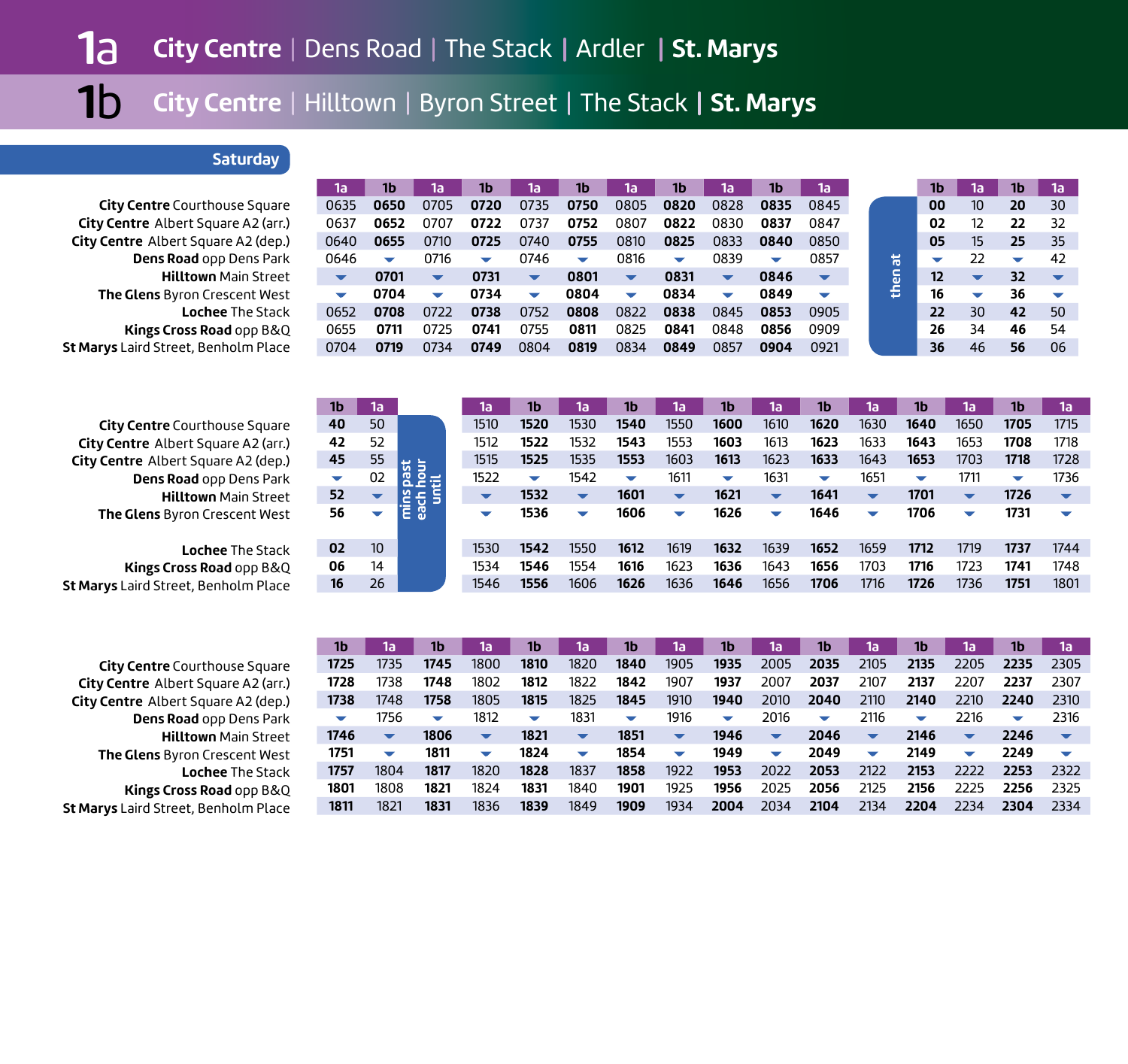#### **Sunday**

**City Centre** Courthouse Square **City Centre** Albert Square A2 (arr.) **City Centre** Albert Square A2 (dep.) **Dens Road** opp Dens Park **Hilltown** Main Street **The Glens** Byron Crescent West **Lochee** The Stack **Kings Cross Road** opp B&Q **St Marys** Laird Street, Benholm Place

| 1a'                      | 1a'  | 1b                       | 1a'                      | 1b                   | 1a                       | 1b                       | 1a'                      | 1b                   | 1a'                      | 1b                   | 1а                       | 1b                       | 1a'  | 1b                   | 1a                       |
|--------------------------|------|--------------------------|--------------------------|----------------------|--------------------------|--------------------------|--------------------------|----------------------|--------------------------|----------------------|--------------------------|--------------------------|------|----------------------|--------------------------|
| 0735                     | 0805 | 0835                     | 0905                     | 0935                 | 1005                     | 1035                     | 1058                     | 1113                 | 1133                     | 1153                 | 1213                     | 1233                     | 1253 | 1313                 | 1333                     |
| 0737                     | 0807 | 0837                     | 0907                     | 0937                 | 1007                     | 1037                     | 1100                     | 1115                 | 1135                     | 1155                 | 1215                     | 1235                     | 1255 | 1315                 | 1335                     |
| 0740                     | 0810 | 0840                     | 0910                     | 0940                 | 1010                     | 1040                     | 1103                     | 1118                 | 1138                     | 1158                 | 1218                     | 1238                     | 1258 | 1318                 | 1338                     |
| 0746                     | 0816 | $\overline{\phantom{a}}$ | 0916                     | $\blacktriangledown$ | 1016                     | $\overline{\phantom{a}}$ | 1110                     | $\blacktriangledown$ | 1145                     | $\blacktriangledown$ | 1225                     | $\overline{\phantom{a}}$ | 1305 | $\blacktriangledown$ | 1345                     |
|                          |      |                          |                          |                      |                          |                          |                          |                      |                          |                      |                          |                          |      |                      |                          |
| $\overline{\phantom{a}}$ |      | 0846                     | $\overline{\phantom{a}}$ | 0946                 | $\overline{\phantom{a}}$ | 1046                     | $\blacktriangledown$     | 1125                 | $\overline{\phantom{a}}$ | 1205                 | $\overline{\mathbf{v}}$  | 1245                     |      | 1325                 | $\overline{\phantom{a}}$ |
| $\blacksquare$           | ▼    | 0849                     | $\overline{\phantom{0}}$ | 0949                 | $\overline{\phantom{a}}$ | 1049                     | $\overline{\phantom{0}}$ | 1129                 | $\overline{\phantom{a}}$ | 1209                 | $\overline{\phantom{a}}$ | 1249                     |      | 1329                 | $\overline{\phantom{a}}$ |
| 0752                     | 0822 | 0853                     | 0922                     | 0953                 | 1022                     | 1053                     | 1118                     | 1135                 | 1153                     | 1215                 | 1233                     | 1255                     | 1313 | 1335                 | 1353                     |
| 0755                     | 0825 | 0856                     | 0925                     | 0956                 | 1025                     | 1056                     | 1122                     | 1139                 | 1157                     | 1219                 | 1237                     | 1259                     | 1317 | 1339                 | 1357                     |

| <b>City Centre</b> Courthouse Square |
|--------------------------------------|
| City Centre Albert Square A2 (arr.)  |
| City Centre Albert Square A2 (dep.)  |
| Dens Road opp Dens Park              |
| <b>Hilltown Main Street</b>          |
| The Glens Byron Crescent West        |

**Lochee** The Stack**Kings Cross Road** opp B&Q **St Marys** Laird Street, Benholm Place

**City Centre** Courthouse Square **City Centre** Albert Square A2 (arr.) **City Centre** Albert Square A2 (dep.) **Dens Road** opp Dens Park **Hilltown** Main Street **The Glens** Byron Crescent West **Lochee** The Stack **Kings Cross Road** opp B&Q **St Marys** Laird Street, Benholm Place

| 1b                   | 1a                       | 1b                       | 1a                       | 1b                   | 1a'                      | 1b                       | 1a                       | 1b                   | 1a'                      | 1b                       | 15                       | 1b                       | 1a'                      | 1b                   | 1a                       |
|----------------------|--------------------------|--------------------------|--------------------------|----------------------|--------------------------|--------------------------|--------------------------|----------------------|--------------------------|--------------------------|--------------------------|--------------------------|--------------------------|----------------------|--------------------------|
| 1353                 | 1413                     | 1433                     | 1453                     | 1513                 | 1533                     | 1553                     | 1613                     | 1633                 | 1653                     | 1713                     | 1730                     | 1750                     | 1805                     | 1835                 | 1905                     |
| 1355                 | 1415                     | 1435                     | 1455                     | 1515                 | 1535                     | 1555                     | 1615                     | 1635                 | 1655                     | 1715                     | 1732                     | 1752                     | 1807                     | 1837                 | 1907                     |
| 1358                 | 1418                     | 1438                     | 1458                     | 1518                 | 1538                     | 1558                     | 1618                     | 1638                 | 1658                     | 1718                     | 1735                     | 1755                     | 1810                     | 1840                 | 1910                     |
| $\blacktriangledown$ | 1425                     | $\overline{\phantom{a}}$ | 1505                     | $\blacktriangledown$ | 1545                     | $\overline{\phantom{0}}$ | 1625                     | $\blacktriangledown$ | 1705                     | $\overline{\phantom{a}}$ | 1741                     | $\overline{\phantom{a}}$ | 1816                     | $\blacktriangledown$ | 1916                     |
| 1405                 | $\blacktriangledown$     | 1445                     | $\overline{\phantom{a}}$ | 1525                 | $\blacktriangledown$     | 1605                     | $\overline{\phantom{a}}$ | 1645                 | $\overline{\mathbf{v}}$  | 1725                     | $\overline{\phantom{a}}$ | 1802                     | $\overline{\phantom{a}}$ | 1846                 | $\overline{\phantom{a}}$ |
|                      |                          |                          |                          |                      |                          |                          |                          |                      |                          |                          |                          |                          |                          |                      |                          |
| 1409                 | $\overline{\phantom{a}}$ | 1449                     | $\overline{\phantom{a}}$ | 1529                 | $\overline{\phantom{0}}$ | 1609                     | $\overline{\phantom{0}}$ | 1649                 | $\overline{\phantom{a}}$ | 1729                     | $\overline{\phantom{a}}$ | 1806                     | $\overline{\phantom{0}}$ | 1849                 | $\overline{\phantom{a}}$ |
|                      |                          |                          |                          |                      |                          |                          |                          |                      |                          |                          |                          |                          |                          |                      |                          |
| 1415                 | 1433                     | 1455                     | 1513                     | 1535                 | 1553                     | 1615                     | 1633                     | 1655                 | 1713                     | 1735                     | 1747                     | 1812                     | 1822                     | 1853                 | 1922                     |
| 1419                 | 1437                     | 1459                     | 1517                     | 1539                 | 1557                     | 1619                     | 1637                     | 1659                 | 1717                     | 1739                     | 1750                     | 1816                     | 1825                     | 1856                 | 1925                     |
| 1429                 | 1449                     | 1509                     | 1529                     | 1549                 | 1609                     | 1629                     | 1649                     | 1709                 | 1729                     | 1749                     | 1759                     | 1826                     | 1834                     | 1904                 | 1934                     |

| 1b   | 1a                       | 1b                       | 1a                       | 1b                       | 1a                       | 1b                       | 1a                       |
|------|--------------------------|--------------------------|--------------------------|--------------------------|--------------------------|--------------------------|--------------------------|
| 1935 | 2005                     | 2035                     | 2105                     | 2135                     | 2205                     | 2235                     | 2305                     |
| 1937 | 2007                     | 2037                     | 2107                     | 2137                     | 2207                     | 2237                     | 2307                     |
| 1940 | 2010                     | 2040                     | 2110                     | 2140                     | 2210                     | 2240                     | 2310                     |
| ▼    | 2016                     | $\overline{\phantom{a}}$ | 2116                     | $\overline{\phantom{a}}$ | 2216                     | $\overline{\phantom{a}}$ | 2316                     |
| 1946 | $\overline{\phantom{a}}$ | 2046                     | $\overline{\phantom{a}}$ | 2146                     | $\overline{\phantom{a}}$ | 2246                     | $\overline{\phantom{a}}$ |
| 1949 |                          | 2049                     | ╺                        | 2149                     |                          | 2249                     | $\overline{\phantom{a}}$ |
| 1953 | 2022                     | 2053                     | 2122                     | 2153                     | 2222                     | 2253                     | 2322                     |
| 1956 | 2025                     | 2056                     | 2125                     | 2156                     | 2225                     | 2256                     | 2325                     |
| 2004 | 2034                     | 2104                     | 2134                     | 2204                     | 2234                     | 2304                     | 2334                     |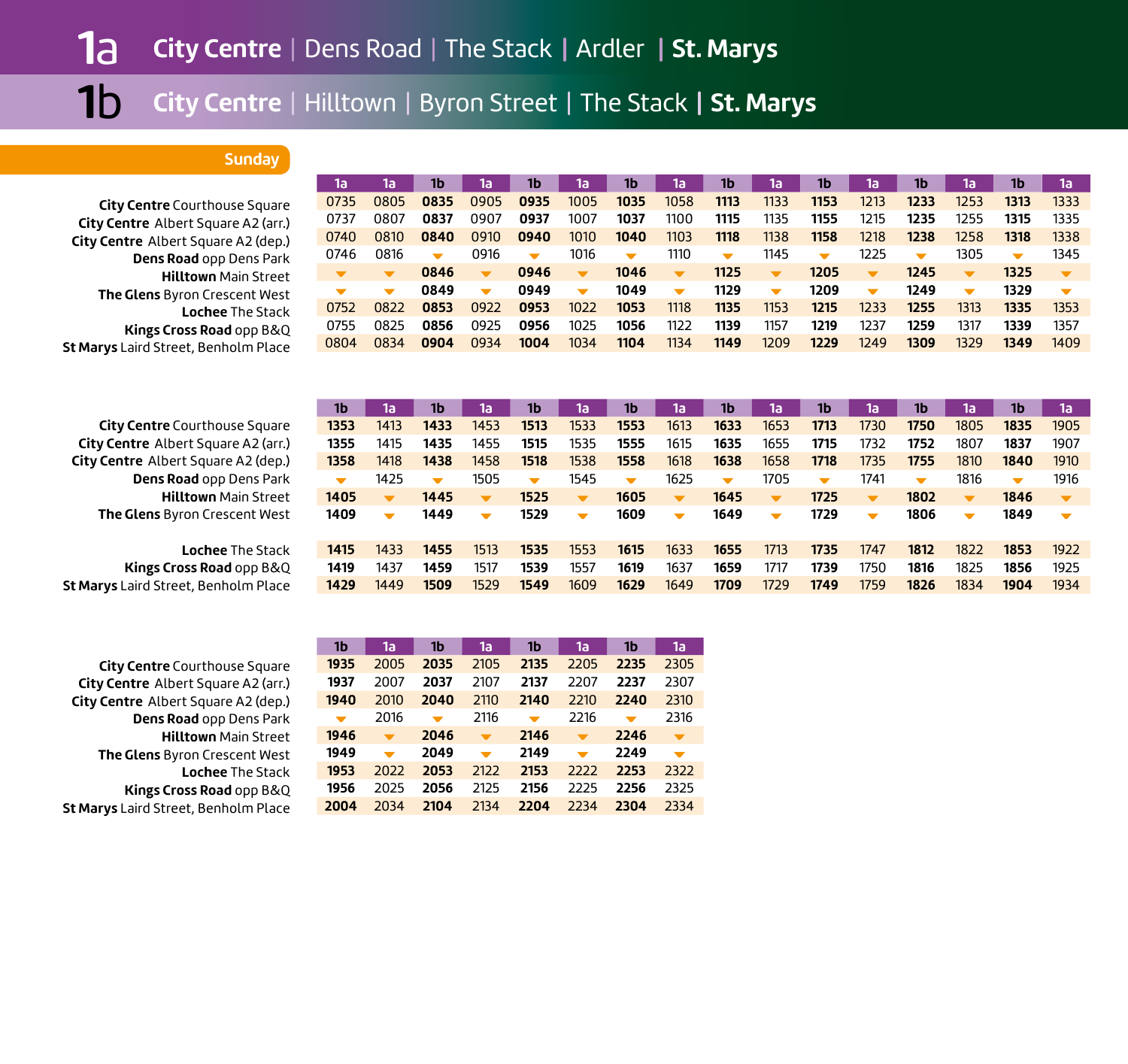## **Monday to Friday**

**St Marys** Laird Street, Benholm Place **Kings Cross Road** B & Q **Lochee** The Stack **Dens Road** Dens Park**The Glens** Byron Crescent East **Hilltown** Main Street **City Centre** Courthouse Square

| 1a                       | 1b                       | 1a                   | 1b   | 1а                      | 1b                   | 1a'                      | 1b                       | la           | 1b                       | 1a                       | 1b                       | 1a                       | 1b   | 1a          | 1b                       |
|--------------------------|--------------------------|----------------------|------|-------------------------|----------------------|--------------------------|--------------------------|--------------|--------------------------|--------------------------|--------------------------|--------------------------|------|-------------|--------------------------|
| 0525                     | 0555                     | 0625                 | 0655 | 0705                    | 0715                 | 0720                     | 0730                     | 0740         | 0755                     | 0805                     | 0815                     | 0825                     | 0835 | 0845        | 0855                     |
| 0534                     | 0603                     | 0634                 | 0705 | 0717                    | 0725                 | 0732                     | 0740                     | 0752         | 0805                     | 0817                     | 0825                     | 0837                     | 0845 | 0857        | 0905                     |
| $\overline{\phantom{a}}$ | $\overline{\phantom{a}}$ | $\blacktriangledown$ | 0709 | 0721                    | 0729                 | 0736                     | 0744                     | 0756         | 0809                     | 0821                     | 0829                     | 0841                     | 0849 | 0901        | 0909                     |
| 0540                     | $\overline{\phantom{a}}$ | በ64በ                 | ▼    | 0728                    | $\blacktriangledown$ | 0743                     | $\overline{\phantom{a}}$ | 0803         | $\overline{\phantom{a}}$ | 0828                     | $\overline{\phantom{a}}$ | 0848                     | ▼    | <b>0908</b> | $\overline{\phantom{a}}$ |
|                          | 0607                     | $\blacktriangledown$ | 0713 | $\overline{\mathbf{v}}$ | 0733                 | $\overline{\phantom{a}}$ | 0748                     | $\mathbf{v}$ | 0813                     | $\overline{\phantom{a}}$ | 0833                     | $\overline{\phantom{a}}$ | 0853 |             | 0913                     |
| $\overline{\phantom{a}}$ | 0610                     | ▼                    | 0719 | ▼                       | 0739                 | $\overline{\phantom{a}}$ | 0754                     | ▼            | 0819                     | $\overline{\phantom{a}}$ | 0839                     | $\overline{\phantom{a}}$ | 0859 |             | 0919                     |
| 0550                     | 0620                     | 0650                 | 0729 | 0739                    | 0749                 | 0754                     | 0804                     | 0814         | 0829                     | 0839                     | 0849                     | 0859                     | 0909 | 0919        | 0929                     |

| St Marys Laird Street, Benholm Place |
|--------------------------------------|
| Kings Cross Road B & Q               |
| <b>Lochee The Stack</b>              |
| <b>Dens Road Dens Park</b>           |
| <b>The Glens</b> Byron Crescent East |
| <b>Hilltown</b> Main Street          |
| <b>City Centre Courthouse Square</b> |

| 1a                       | 1b   | 1a                       | 1 <sub>b</sub> | 1a   |
|--------------------------|------|--------------------------|----------------|------|
| 0905                     | 0915 | 0925                     | 0940           | 0950 |
| 0917                     | 0925 | 0937                     | 0950           | 1002 |
| 0921                     | 0929 | 0941                     | 0954           | 1006 |
| 0928                     |      | 0948                     |                | 1013 |
|                          | 0933 |                          | 0958           |      |
| $\overline{\phantom{a}}$ | 0939 | $\overline{\phantom{a}}$ | 1004           |      |
| 0939                     | 0949 | 0959                     | 1014           | 1024 |

|        | 1b | 1al             | 1b. | 1al | 1b | 15. |                     | ោ    | 1b   | 1al  |
|--------|----|-----------------|-----|-----|----|-----|---------------------|------|------|------|
|        | 00 | 10 <sup>°</sup> | 20  | 30  | 40 | 50  |                     | 1610 | 1630 | 1640 |
|        | 10 | 22              | 30  | 42  | 50 | 02  |                     | 1622 | 1640 | 1652 |
|        | 14 | 26              | 34  | 46  | 54 | 06  | past                | 1626 | 1644 | 1656 |
| thenat |    | 33              |     | 53  |    | 13  |                     | 1633 |      | 1703 |
|        | 18 |                 | 38  |     | 58 |     | e<br>Tei<br>Б<br>සි |      | 1648 |      |
|        | 24 |                 | 44  |     | 04 |     |                     |      | 1654 |      |
|        | 34 | ΔΔ              | 54  | 04  | 14 | 24  |                     | 1644 | 1704 | 1714 |
|        |    |                 |     |     |    |     |                     |      |      |      |

| <b>St Marys</b> Laird Street, Benholm Place |
|---------------------------------------------|
| <b>Baird Avenue Tesco Call Centre</b>       |
| Kings Cross Road B & Q                      |
| <b>Lochee The Stack</b>                     |
| <b>Dens Road Dens Park</b>                  |
| The Glens Byron Crescent East               |
| <b>Hilltown Main Street</b>                 |
| <b>City Centre</b> Courthouse Square        |

**St Marys** Laird Street, Benholm Place **Baird Avenue** Tesco Call Centre **Kings Cross Road** B & Q **Lochee** The Stack**Dens Road** Dens Park **The Glens** Byron Crescent East **Hilltown** Main Street **City Centre** Courthouse Square

| 1b                      | 1a                       | 1b                       | 1a   | 1b.  | 1a'  | 1b                       | Ta   | 1b                       | 1a   | 1b   | 1a'  | 1a'  |      | 1a   | 1b                       |
|-------------------------|--------------------------|--------------------------|------|------|------|--------------------------|------|--------------------------|------|------|------|------|------|------|--------------------------|
| 1650                    | 1700                     | 1710                     | 1720 | 1730 | 1740 | 1755                     | 1805 | 1815                     | 1825 | 1835 | 1845 | 1852 | 1900 | 1910 | 1935                     |
| ▼                       |                          |                          | 1730 | ▼    | 1750 | ╺                        | 1815 | ▼                        | 1834 |      |      |      |      |      |                          |
| 1700                    | 1712                     | 1720                     | 1735 | 1740 | 1755 | 1805                     | 1820 | 1825                     | 1837 | 1844 | 1855 | 1902 | 1909 | 1920 | 1944                     |
| 1704                    | 1716                     | 1724                     | 1739 | 1744 | 1759 | 1809                     | 1824 | 1829                     | 1840 | 1847 | 1858 | 1905 | 1912 | 1923 | 1947                     |
| $\overline{\mathbf{v}}$ | 1723                     | $\overline{\phantom{a}}$ | 1746 | ▼    | 1806 | $\overline{\phantom{a}}$ | 1831 | $\overline{\phantom{a}}$ | 1847 |      | 1903 | 1910 |      | 1928 | $\overline{\phantom{a}}$ |
| 1708                    | $\overline{\phantom{a}}$ | 1728                     |      | 1748 | ╾    | 1813                     |      | 1833                     | ▼    | 1850 |      |      | 1915 |      | 1950                     |
| 1714                    |                          | 1734                     |      | 1754 | ┳    | 1819                     |      | 1839                     | ▼    | 1853 |      |      | 1918 |      | 1953                     |
| 1724                    | 1734                     | 1744                     | 1758 | 1804 | 1818 | 1829                     | 1843 | 1849                     | 1858 | 1901 | 1913 | 1920 | 1926 | 1938 | 2001                     |
|                         |                          |                          |      |      |      |                          |      |                          |      |      |      |      |      |      |                          |

| 1a   | 1b   | 1a   | 1 <sub>b</sub> | 1a   | 1b   | 1a   | 1 <sub>b</sub> |
|------|------|------|----------------|------|------|------|----------------|
| 2005 | 2035 | 2105 | 2135           | 2205 | 2235 | 2305 | 2335           |
|      |      |      |                | 2213 |      | 2313 |                |
| 2015 | 2044 | 2115 | 2144           | 2216 | 2244 | 2316 | 2344           |
| 2018 | 2047 | 2118 | 2147           | 2219 | 2247 | 2319 | 2347           |
| 2023 |      | 2123 |                | 2224 |      | 2324 |                |
|      | 2050 |      | 2150           |      | 2250 |      | 2350           |
|      | 2053 |      | 2153           |      | 2253 |      | 2353           |
| 2033 | 2101 | 2133 | 2201           | 2234 | 2301 | 2334 | 0001           |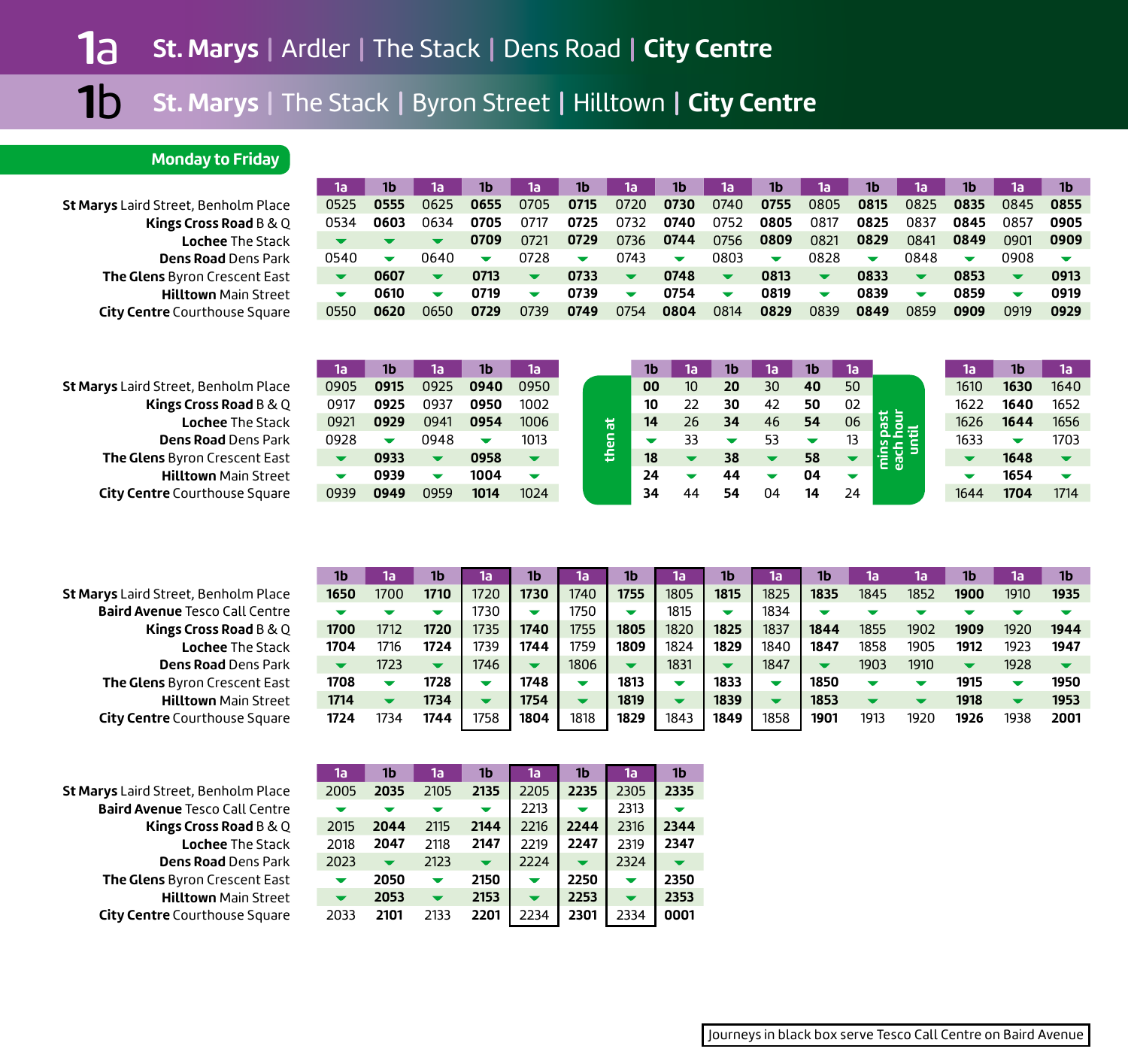# **Saturday**

|                                             | la   |      | 1a                       | 1b                       | 1a                       | 1b                       | 1a                       | 1b                       | 1a                       | 1b                       | 1a                       | 1b                       | 1a                       |   | 1b |                 |
|---------------------------------------------|------|------|--------------------------|--------------------------|--------------------------|--------------------------|--------------------------|--------------------------|--------------------------|--------------------------|--------------------------|--------------------------|--------------------------|---|----|-----------------|
| <b>St Marys</b> Laird Street, Benholm Place | 0705 | 0720 | 0735                     | 0750                     | 0805                     | 0820                     | 0835                     | 0850                     | 0905                     | 0915                     | 0925                     | 0940                     | 0950                     |   | 00 | 10 <sup>°</sup> |
| Kings Cross Road B & Q                      | 0715 | 0729 | 0745                     | 0759                     | 0815                     | 0829                     | 0845                     | 0859                     | 0917                     | 0925                     | 0937                     | 0950                     | 1002                     |   | 10 |                 |
| <b>Lochee The Stack</b>                     | 0718 | 0732 | 0748                     | 0802                     | 0818                     | 0832                     | 0848                     | 0902                     | 0921                     | 0929                     | 0941                     | 0954                     | 1006                     |   | 14 | 26              |
| <b>Dens Road Dens Park</b>                  | 0723 |      | 0753                     | $\overline{\phantom{a}}$ | 0823                     | $\overline{\phantom{a}}$ | 0853                     | $\overline{\phantom{a}}$ | 0928                     | $\overline{\phantom{a}}$ | 0948                     | $\overline{\phantom{0}}$ | 1013                     |   |    | 33              |
| The Glens Byron Crescent East               |      | 0735 | $\overline{\phantom{a}}$ | 0805                     | $\overline{\phantom{a}}$ | 0835                     | $\overline{\phantom{a}}$ | 0905                     | $\overline{\phantom{a}}$ | 0933                     | $\overline{\phantom{a}}$ | 0958                     | $\overline{\phantom{a}}$ | s | 18 |                 |
| <b>Hilltown Main Street</b>                 |      | 0738 |                          | 0808                     | $\overline{\phantom{a}}$ | 0838                     | $\overline{\phantom{a}}$ | 0908                     | $\overline{\phantom{a}}$ | 0939                     |                          | 1004                     | ▽                        |   | 24 |                 |
| <b>City Centre</b> Courthouse Square        | 0733 | 0746 | 0803                     | 0816                     | 0833                     | 0846                     | 0903                     | 0916                     | 0939                     | 0949                     | 0959                     | 1014                     | 1024                     |   | 34 | 44              |
|                                             |      |      |                          |                          |                          |                          |                          |                          |                          |                          |                          |                          |                          |   |    |                 |

|                                      | 1b |    |    | 1a                       |    | la   | 1b   | 1a                       | 1b                       | 1a                       | 1b.    | 1а   | 1b                       | 1a                       | 1b     | (1a) |
|--------------------------------------|----|----|----|--------------------------|----|------|------|--------------------------|--------------------------|--------------------------|--------|------|--------------------------|--------------------------|--------|------|
| St Marys Laird Street, Benholm Place | 20 | 30 | 40 | 50                       |    | 1610 | 1630 | 1640                     | 1650                     | 1700                     | 1710   | 1720 | 1730                     | 1740                     | 1755   | 1805 |
| Kings Cross Road B & Q               | 30 | 42 | 50 | 02                       |    | 1622 | 1640 | 1652                     | 1700                     | 1712                     | 1720   | 1732 | 1740                     | 1752                     | 1805   | 1817 |
| <b>Lochee The Stack</b>              | 34 | 46 | 54 | 06                       | 专员 | 1626 | 1644 | 1656                     | 1704                     | 1716                     | 1724   | 1736 | 1744                     | 1756                     | 1809   | 1821 |
| <b>Dens Road Dens Park</b>           |    |    |    |                          |    | 1633 |      | 1703                     | $\overline{\phantom{a}}$ | 1723                     | $\sim$ | 1743 | $\overline{\phantom{a}}$ | 1803                     | $\sim$ | 1828 |
| The Glens Byron Crescent East        | 38 |    | 58 |                          |    |      | 1648 | $\overline{\phantom{a}}$ | 1708                     | $\overline{\phantom{a}}$ | 1728   |      | 1748                     | $\overline{\phantom{a}}$ | 1813   |      |
| <b>Hilltown</b> Main Street          | 44 |    | 04 | $\overline{\phantom{a}}$ |    |      | 1654 |                          | 1714                     | ▽                        | 1734   |      | 1754                     | $\overline{\phantom{a}}$ | 1819   |      |
| <b>City Centre</b> Courthouse Square | 54 |    | 14 | 24                       |    | 1644 | 1704 | 1714                     | 1724                     | 1734                     | 1744   | 1754 | 1804                     | 1814                     | 1829   | 1839 |

| St Marys Laird Street, Benholm Place |
|--------------------------------------|
| Kings Cross Road B & Q               |
| <b>Lochee The Stack</b>              |
| <b>Dens Road</b> Dens Park           |
| The Glens Byron Crescent East        |
| <b>Hilltown Main Street</b>          |
| <b>City Centre</b> Courthouse Square |

| 1b                       | 1а   | 16                       | 15                       | 1a                       | 1b                       | 1a'                      | 1b                       | 1a                       | 1b                       | 1a                       | 1b                       | 1a                       | 1b   | 1а                       | 1b   |
|--------------------------|------|--------------------------|--------------------------|--------------------------|--------------------------|--------------------------|--------------------------|--------------------------|--------------------------|--------------------------|--------------------------|--------------------------|------|--------------------------|------|
| 1815                     | 1825 | 1835                     | 1840                     | 1852                     | 1900                     | 1910                     | 1935                     | 2005                     | 2035                     | 2105                     | 2135                     | 2205                     | 2235 | 2305                     | 2335 |
| 1825                     | 1837 | 1844                     | 1850                     | 1902                     | 1909                     | 1920                     | 1944                     | 2015                     | 2044                     | 2115                     | 2144                     | 2215                     | 2244 | 2315                     | 2344 |
| 1829                     | 1841 | 1847                     | 1853                     | 1905                     | 1912                     | 1923                     | 1947                     | 2018                     | 2047                     | 2118                     | 2147                     | 2218                     | 2247 | 2318                     | 2347 |
| $\overline{\phantom{a}}$ | 1848 | $\overline{\phantom{0}}$ | 1858                     | 1910                     | $\overline{\phantom{a}}$ | 1928                     | $\overline{\phantom{a}}$ | 2023                     | $\overline{\phantom{a}}$ | 2123                     | $\overline{\phantom{a}}$ | 2223                     | ▽    | 2323                     | ▽    |
| 1833                     | ▼    | 1850                     | $\overline{\phantom{a}}$ | $\overline{\phantom{a}}$ | 1915                     | $\overline{\phantom{a}}$ | 1950                     | $\blacktriangledown$     | 2050                     | $\blacktriangledown$     | 2150                     | $\overline{\phantom{a}}$ | 2250 | $\overline{\phantom{a}}$ | 2350 |
| 1839                     | ▽    | 1853                     | ▽                        | ▽                        | 1918                     | $\overline{\phantom{a}}$ | 1953                     | $\overline{\phantom{0}}$ | 2053                     | $\overline{\phantom{a}}$ | 2153                     | $\overline{\phantom{a}}$ | 2253 | $\overline{\phantom{a}}$ | 2353 |
| 1849                     | 1859 | 1901                     | 1908                     | 1920                     | 1926                     | 1938                     | 2001                     | 2033                     | 2101                     | 2133                     | 2201                     | 2233                     | 2301 | 2333                     | 0001 |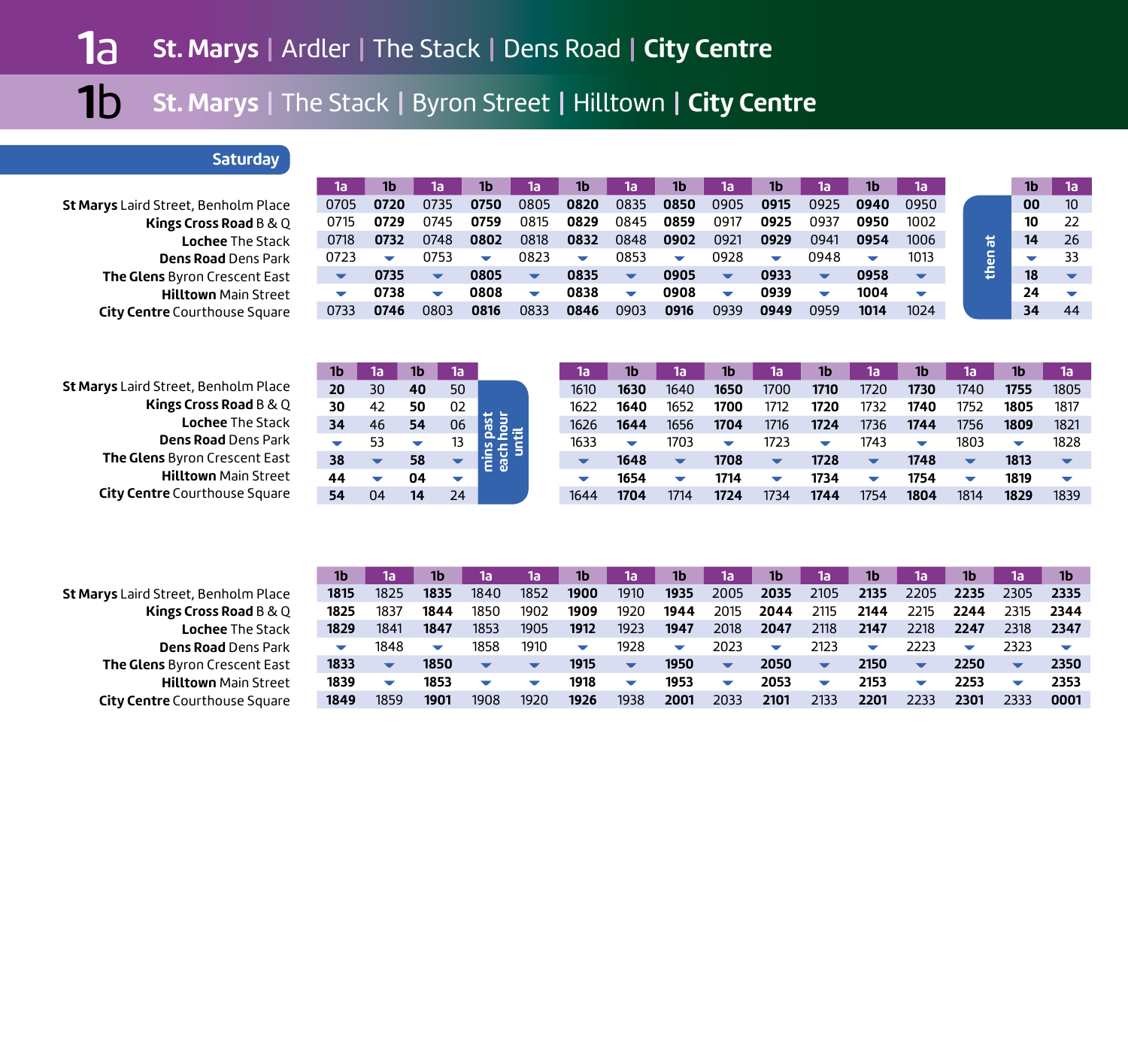# **Sunday**

|                                       | 1a                       | 1b                       | 1a                       | 1b   | 1a                       | 1b                       | 1a                       | 1b   | 1a                       | 1b                       | 1a                       | 1b                       | 1a                       | 1b                   | 1a   | 1b   |
|---------------------------------------|--------------------------|--------------------------|--------------------------|------|--------------------------|--------------------------|--------------------------|------|--------------------------|--------------------------|--------------------------|--------------------------|--------------------------|----------------------|------|------|
| St Marys Laird Street, Benholm Place  | 0805                     | 0835                     | 0905                     | 0935 | 1005                     | 1035                     | 1115                     | 1135 | 1155                     | 1215                     | 1235                     | 1255                     | 1315                     | 1335                 | 1355 | 1415 |
| Kings Cross Road B & Q                | 0815                     | 0844                     | 0915                     | 0944 | 1015                     | 1044                     | 1127                     | 1145 | 1207                     | 1225                     | 1247                     | 1305                     | 1327                     | 1345                 | 1407 | 1425 |
| <b>Lochee The Stack</b>               | 0818                     | 0847                     | 0918                     | 0947 | 1018                     | 1047                     | 1131                     | 1149 | 1211                     | 1229                     | 1251                     | 1309                     | 1331                     | 1349                 | 1411 | 1429 |
| <b>Dens Road</b> Dens Park            | 0823                     | $\overline{\phantom{0}}$ | 0923                     |      | 1023                     | $\overline{\phantom{0}}$ | 1138                     |      | 1218                     | $\overline{\phantom{0}}$ | 1258                     | $\overline{\phantom{0}}$ | 1338                     | $\blacktriangledown$ | 1418 |      |
| The Glens Byron Crescent East         | $\overline{\phantom{a}}$ | 0850                     |                          | 0950 | $\overline{\phantom{a}}$ | 1050                     | $\overline{\phantom{a}}$ | 1153 | $\overline{\phantom{a}}$ | 1233                     | $\blacksquare$           | 1313                     | $\overline{\phantom{a}}$ | 1353                 |      | 1433 |
| <b>Hilltown</b> Main Street           |                          | 0853                     | $\overline{\phantom{0}}$ | 0953 | $\overline{\phantom{0}}$ | 1053                     | $\overline{\phantom{0}}$ | 1159 | $\overline{\phantom{0}}$ | 1239                     | $\overline{\phantom{0}}$ | 1319                     | $\overline{\phantom{0}}$ | 1359                 |      | 1439 |
| <b>City Centre</b> Courthouse Square  | 0833                     | 0901                     | 0933                     | 1001 | 1033                     | 1101                     | 1149                     | 1209 | 1229                     | 1249                     | 1309                     | 1329                     | 1349                     | 1409                 | 1429 | 1449 |
|                                       |                          |                          |                          |      |                          |                          |                          |      |                          |                          |                          |                          |                          |                      |      |      |
|                                       |                          |                          |                          |      |                          |                          |                          |      |                          |                          |                          |                          |                          |                      |      |      |
|                                       | 1a                       | 1b                       | 1al                      | 1b.  | 1a'                      | 1 <sub>b</sub>           | (lai                     | 1b   | 1a                       | 1b                       | 1a                       | 1a                       | 1b                       | 1a                   | 1a   | 1b   |
| St Marys Laird Street, Benholm Place  | 1435                     | 1455                     | 1515                     | 1535 | 1555                     | 1615                     | 1635                     | 1655 | 1715                     | 1735                     | 1755                     | 1800                     | 1835                     | 1840                 | 1905 | 1935 |
| <b>Baird Avenue Tesco Call Centre</b> |                          |                          |                          |      |                          |                          |                          | ▼    | 1724                     |                          | $\overline{\phantom{a}}$ | 1809                     |                          |                      |      |      |

| <b>arys</b> Laird Street, Benholm Place | 1435 | 1455 | 1515 | 1535 | 1555 | 1615 | 1635 | 1655 | 1715 | 1735 | 1755 | 1800 | 1835          | 1840 | 1905 | 1935 |
|-----------------------------------------|------|------|------|------|------|------|------|------|------|------|------|------|---------------|------|------|------|
| <b>Baird Avenue Tesco Call Centre</b>   |      |      |      |      |      |      |      |      | 724  |      |      | 1809 |               |      |      |      |
| Kings Cross Road B & Q                  | 1447 | 1505 | 1527 | 1545 | 1607 | 1625 | 1647 | 1705 | 1728 | 1744 | 1807 | 1813 | 1844          | 1850 | 1915 | 1944 |
| <b>Lochee The Stack</b>                 | 1451 | 1509 | 1531 | 1549 | 161  | 1629 | 165  | 1709 | 1732 | 1747 | 1811 | 181. | 1847          | 1853 | 1918 | 1947 |
| <b>Dens Road Dens Park</b>              | 1458 |      | 1538 |      | 1618 |      | 1658 |      | 1739 |      | 1818 | 1824 |               | 1858 | 1923 |      |
| The Glens Byron Crescent East           |      | 1513 |      | 1553 |      | 1633 |      | 1713 |      | 1750 |      |      | 1850          |      |      | 1950 |
| <b>Hilltown Main Street</b>             |      | 1519 |      | 1559 |      | 1639 |      | 1719 |      | 1753 |      |      | 1853          |      |      | 1953 |
| <b>City Centre</b> Courthouse Square    | 1509 | 1529 | 1549 | 1609 | 1629 | 1649 | 1709 | 1729 | 1750 | 1801 | 1829 | 1835 | $190^{\circ}$ | 1908 | 1933 | 2001 |

| St Marys Laird Street, Benholm Place |  |
|--------------------------------------|--|
| Kings Cross Road B & Q               |  |
| <b>Lochee The Stack</b>              |  |
| <b>Dens Road</b> Dens Park           |  |
| The Glens Byron Crescent East        |  |
| <b>Hilltown Main Street</b>          |  |
| <b>City Centre</b> Courthouse Square |  |

| 1a   | 1b   | 1a   | 1b   | 1a   | 1b   | 1a   | 1b   |
|------|------|------|------|------|------|------|------|
| 2005 | 2035 | 2105 | 2135 | 2205 | 2235 | 2305 | 2335 |
| 2015 | 2044 | 2115 | 2144 | 2215 | 2244 | 2315 | 2344 |
| 2018 | 2047 | 2118 | 2147 | 2218 | 2247 | 2318 | 2347 |
| 2023 |      | 2123 |      | 2223 |      | 2323 |      |
|      | 2050 |      | 2150 |      | 2250 |      | 2350 |
|      | 2053 |      | 2153 |      | 2253 |      | 2353 |
| 2033 | 2101 | 2133 | 2201 | 2233 | 2301 | 2333 | 0001 |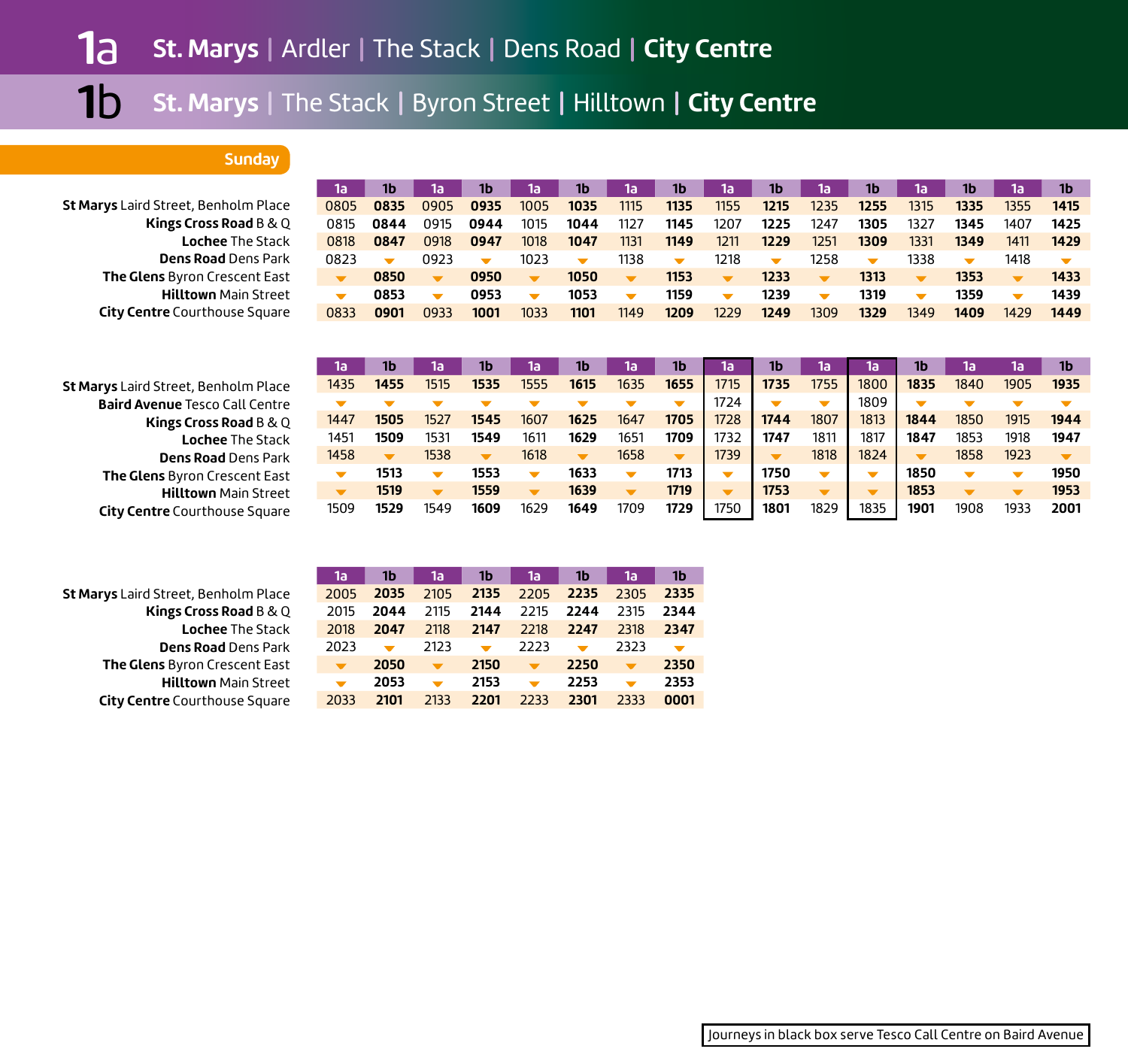## **Boxing Day & 2nd January**

**City Centre** Courthouse Square **City Centre** Albert Square A2 (arr.) **City Centre** Albert Square A2 (dep.) **Dens Road** opp Dens Park **Hilltown** Main Street**The Glens** Byron Crescent West **Lochee** The Stack **Kings Cross Road** opp B&Q **St Marys** Laird Street, Benholm Place

| 1a'  | 1a                       | 1b   | 1a                      | 1b   | 1a                      | 1b   | 1a                       | 1b   | 1a                       | 1b.                  | 1a                       | 1b                       | 1a             | 1b   | 1a                      |
|------|--------------------------|------|-------------------------|------|-------------------------|------|--------------------------|------|--------------------------|----------------------|--------------------------|--------------------------|----------------|------|-------------------------|
| 0735 | 0805                     | 0835 | 0905                    | 0935 | 1005                    | 1035 | 1058                     | 1113 | 1133                     | 1153                 | 1213                     | 1233                     | 1253           | 1313 | 1333                    |
| 0737 | 0807                     | 0837 | 0907                    | 0937 | 1007                    | 1037 | 1100                     | 1115 | 1135                     | 1155                 | 1215                     | 1235                     | 1255           | 1315 | 1335                    |
| 0740 | 0810                     | 0840 | 0910                    | 0940 | 1010                    | 1040 | 1103                     | 1118 | 1138                     | 1158                 | 1218                     | 1238                     | 1258           | 1318 | 1338                    |
| 0746 | 0816                     | ▼    | 0916                    | ▼    | 1016                    | ▼    | 1110                     | ▼    | 1145                     | $\blacktriangledown$ | 1225                     | $\overline{\phantom{a}}$ | 1305           | ▼    | 1345                    |
| ▼    | $\overline{\phantom{a}}$ | 0846 | $\overline{\mathbf{v}}$ | 0946 | $\overline{\mathbf{v}}$ | 1046 | $\blacktriangledown$     | 1125 | $\overline{\mathbf{v}}$  | 1205                 | $\overline{\phantom{a}}$ | 1245                     | $\blacksquare$ | 1325 | $\overline{\mathbf{v}}$ |
| ▼    | ▼                        | 0849 | $\blacktriangledown$    | 0949 | $\blacktriangledown$    | 1049 | $\overline{\phantom{a}}$ | 1129 | $\overline{\phantom{a}}$ | 1209                 | $\overline{\phantom{a}}$ | 1249                     | ▼              | 1329 | ▼                       |
| 0752 | 0822                     | 0853 | 0922                    | 0953 | 1022                    | 1053 | 1118                     | 1135 | 1153                     | 1215                 | 1233                     | 1255                     | 1313           | 1335 | 1353                    |
| 0755 | 0825                     | 0856 | 0925                    | 0956 | 1025                    | 1056 | 1122                     | 1139 | 1157                     | 1219                 | 1237                     | 1259                     | 1317           | 1339 | 1357                    |
| 0804 | 0834                     | 0904 | 0934                    | 1004 | 1034                    | 1104 | 1134                     | 1149 | 1209                     | 1229                 | 1249                     | 1309                     | 1329           | 1349 | 1409                    |

| <b>City Centre</b> Courthouse Square |
|--------------------------------------|
| City Centre Albert Square A2 (arr.)  |
| City Centre Albert Square A2 (dep.)  |
| Dens Road opp Dens Park              |
| <b>Hilltown Main Street</b>          |
| The Glens Byron Crescent West        |

**Lochee** The Stack**Kings Cross Road** opp B&Q **St Marys** Laird Street, Benholm Place

| <b>City Centre</b> Courthouse Square |
|--------------------------------------|
| City Centre Albert Square A2 (arr.)  |
| City Centre Albert Square A2 (dep.)  |
| Dens Road opp Dens Park              |
| <b>Hilltown Main Street</b>          |
| The Glens Byron Crescent West        |
| <b>Lochee The Stack</b>              |
| Kings Cross Road opp B&Q             |
| St Marys Laird Street, Benholm Place |

| 1b                   | កេ                      | 1b                   | 1a                       | 1b                   | 1a                       | 1b                   | 1a'                      | 1b                       | í1a                      | 1b.  | 1a'                     | 1b                       | 1a'                      | 1b                       | 1a                       |
|----------------------|-------------------------|----------------------|--------------------------|----------------------|--------------------------|----------------------|--------------------------|--------------------------|--------------------------|------|-------------------------|--------------------------|--------------------------|--------------------------|--------------------------|
| 1353                 | 1413                    | 1433                 | 1453                     | 1513                 | 1533                     | 1553                 | 1613                     | 1633                     | 1653                     | 1713 | 1730                    | 1750                     | 1805                     | 1835                     | 1905                     |
| 1355                 | 1415                    | 1435                 | 1455                     | 1515                 | 1535                     | 1555                 | 1615                     | 1635                     | 1655                     | 1715 | 1732                    | 1752                     | 1807                     | 1837                     | 1907                     |
| 1358                 | 1418                    | 1438                 | 1458                     | 1518                 | 1538                     | 1558                 | 1618                     | 1638                     | 1658                     | 1718 | 1735                    | 1755                     | 1810                     | 1840                     | 1910                     |
| $\blacktriangledown$ | 1425                    | $\blacktriangledown$ | 1505                     | $\blacktriangledown$ | 1545                     | $\blacktriangledown$ | 1625                     | $\overline{\phantom{a}}$ | 1705                     | ▼    | 1741                    | $\overline{\phantom{a}}$ | 1816                     | $\overline{\phantom{a}}$ | 1916                     |
| 1405                 | $\overline{\mathbf{v}}$ | 1445                 | $\overline{\mathbf{v}}$  | 1525                 | $\overline{\mathbf{v}}$  | 1605                 | $\overline{\mathbf{v}}$  | 1645                     | $\overline{\mathbf{v}}$  | 1725 | $\overline{\mathbf{v}}$ | 1802                     | $\overline{\phantom{a}}$ | 1846                     | $\overline{\phantom{a}}$ |
|                      |                         |                      |                          |                      |                          |                      |                          |                          |                          |      |                         |                          |                          |                          |                          |
| 1409                 | ▼                       | 1449                 | $\overline{\phantom{a}}$ | 1529                 | $\overline{\phantom{a}}$ | 1609                 | $\overline{\phantom{a}}$ | 1649                     | $\overline{\phantom{a}}$ | 1729 | ▼                       | 1806                     | ▼                        | 1849                     | $\overline{\phantom{a}}$ |
|                      |                         |                      |                          |                      |                          |                      |                          |                          |                          |      |                         |                          |                          |                          |                          |
| 1415                 | 1433                    | 1455                 | 1513                     | 1535                 | 1553                     | 1615                 | 1633                     | 1655                     | 1713                     | 1735 | 1747                    | 1812                     | 1822                     | 1853                     | 1922                     |
| 1419                 | 1437                    | 1459                 | 1517                     | 1539                 | 1557                     | 1619                 | 1637                     | 1659                     | 1717                     | 1739 | 1750                    | 1816                     | 1825                     | 1856                     | 1925                     |

| 1b   | 1a                       | 1b   |
|------|--------------------------|------|
| 1935 | 2005                     | 2035 |
| 1937 | 2007                     | 2037 |
| 1940 | 2010                     | 2040 |
| ╾    | 2016                     |      |
| 1946 | ▼                        | 2046 |
| 1949 |                          |      |
|      | $\overline{\phantom{a}}$ | 2049 |
| 1953 | 2022                     | 2053 |
| 1956 | 2025                     | 2056 |
| 2004 | 2034                     | 2104 |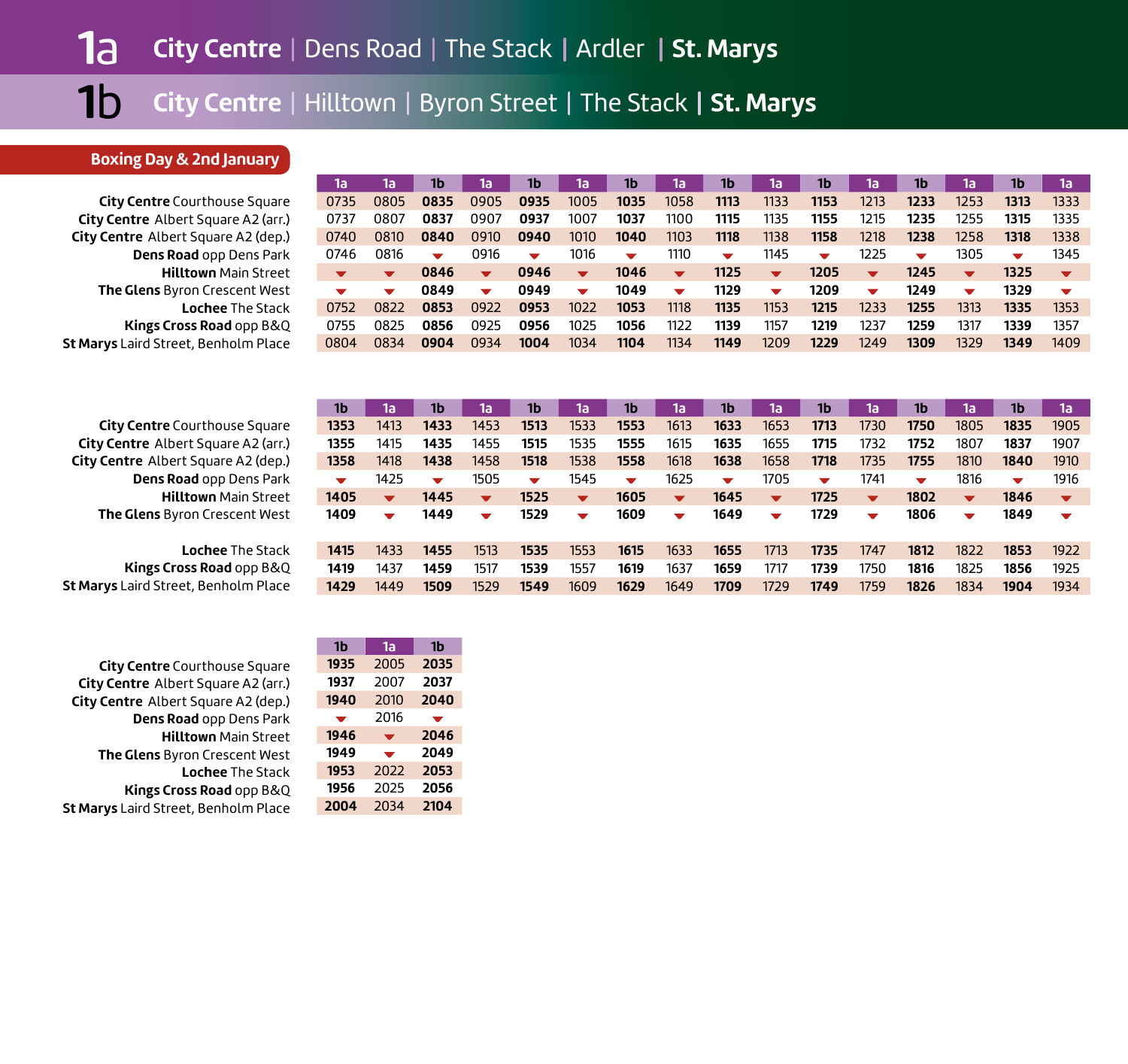**1a**

## **Boxing Day & 2nd January**

|      | 1b                       | 1a                       | 1b                       | 1a   | 1b                       | 1a                      | 1b             | la   | 1b   | 1a                       | 1b                       | 1a   | 1Ь.  |
|------|--------------------------|--------------------------|--------------------------|------|--------------------------|-------------------------|----------------|------|------|--------------------------|--------------------------|------|------|
| 0905 | 0935                     | 1005                     | 1035                     | 1115 | 1135                     | 1155                    | 1215           | 1235 | 1255 | 1315                     | 1335                     | 1355 | 1415 |
| 0915 | 0944                     | 1015                     | 1044                     | 1127 | 1145                     | 1207                    | 1225           | 1247 | 1305 | 1327                     | 1345                     | 1407 | 1425 |
| 0918 | 0947                     | 1018                     | 1047                     | 1131 | 1149                     | 1211                    | 1229           | 1251 | 1309 | 1331                     | 1349                     | 1411 | 1429 |
| 0923 | $\overline{\phantom{a}}$ | 1023                     | $\overline{\phantom{a}}$ | 1138 | $\overline{\phantom{a}}$ | 1218                    | $\blacksquare$ | 258  |      | 1338                     | $\overline{\phantom{a}}$ | 1418 |      |
|      | 0950                     | $\overline{\phantom{a}}$ | 1050                     |      | 1153                     | $\overline{\mathbf{v}}$ | 1233           |      | 1313 | $\overline{\phantom{a}}$ | 1353                     |      | 1433 |
|      | 0953                     | $\blacksquare$           | 1053                     |      | 1159                     | ▼                       | 1239           |      | 1319 |                          | 1359                     |      | 1439 |
| 0933 | 1001                     | 1033                     | 1101                     | 1149 | 1209                     | 1229                    | 1249           | 1309 | 1329 | 1349                     | 1409                     | 1429 | 1449 |
|      |                          |                          |                          |      |                          |                         |                |      |      |                          |                          |      |      |
|      | 1a                       |                          |                          |      |                          |                         |                |      |      |                          |                          |      |      |

| 1a   | 16   | 1a   | 1b                       | 1a   | 1b   | 1a   | 1b   | 1a                      | 1b   | 1а   | la   | 1b                   | la   | la   | 1b   |
|------|------|------|--------------------------|------|------|------|------|-------------------------|------|------|------|----------------------|------|------|------|
| 1435 | 1455 | 1515 | 1535                     | 1555 | 1615 | 1635 | 1655 | 1715                    | 1735 | 1755 | 1800 | 1835                 | 1840 | 1905 | 1935 |
|      |      |      |                          |      |      |      |      | 1724                    |      |      | 1809 |                      |      |      |      |
| 1447 | 1505 | 1527 | 1545                     | 1607 | 1625 | 1647 | 1705 | 1728                    | 1744 | 1807 | 1813 | 1844                 | 1850 | 1915 | 1944 |
| 1451 | 1509 | 1531 | 1549                     | 1611 | 1629 | 1651 | 1709 | 1732                    | 1747 | 181  | 1817 | 1847                 | 1853 | 1918 | 1947 |
| 1458 |      | 1538 | $\overline{\phantom{a}}$ | 1618 |      | 1658 |      | 1739                    |      | 1818 | 1824 | $\blacktriangledown$ | 1858 | 1923 |      |
|      | 1513 |      | 1553                     |      | 1633 |      | 1713 | ▼                       | 1750 |      |      | 1850                 |      |      | 1950 |
|      | 1519 |      | 1559                     |      | 1639 |      | 1719 | $\overline{\mathbf{v}}$ | 1753 |      |      | 1853                 |      |      | 1953 |
| 1509 | 1529 | 1549 | 1609                     | 1629 | 1649 | 1709 | 1729 | 1750                    | 1801 | 1829 | 1835 | 1901                 | 1908 | 1933 | 2001 |
|      |      |      |                          |      |      |      |      |                         |      |      |      |                      |      |      |      |

|                                      | 1a   | 1b   | 1a                       |
|--------------------------------------|------|------|--------------------------|
| St Marys Laird Street, Benholm Place | 2005 | 2035 | 2105                     |
| Kings Cross Road B & Q               | 2015 | 2044 | 2115                     |
| <b>Lochee The Stack</b>              | 2018 | 2047 | 2118                     |
| <b>Dens Road Dens Park</b>           | 2023 |      | 2123                     |
| The Glens Byron Crescent East        |      | 2050 | $\overline{\phantom{a}}$ |
| <b>Hilltown Main Street</b>          |      | 2053 | $\overline{\phantom{a}}$ |
| <b>City Centre Courthouse Square</b> | 2033 | 2101 | 2133                     |
|                                      |      |      |                          |